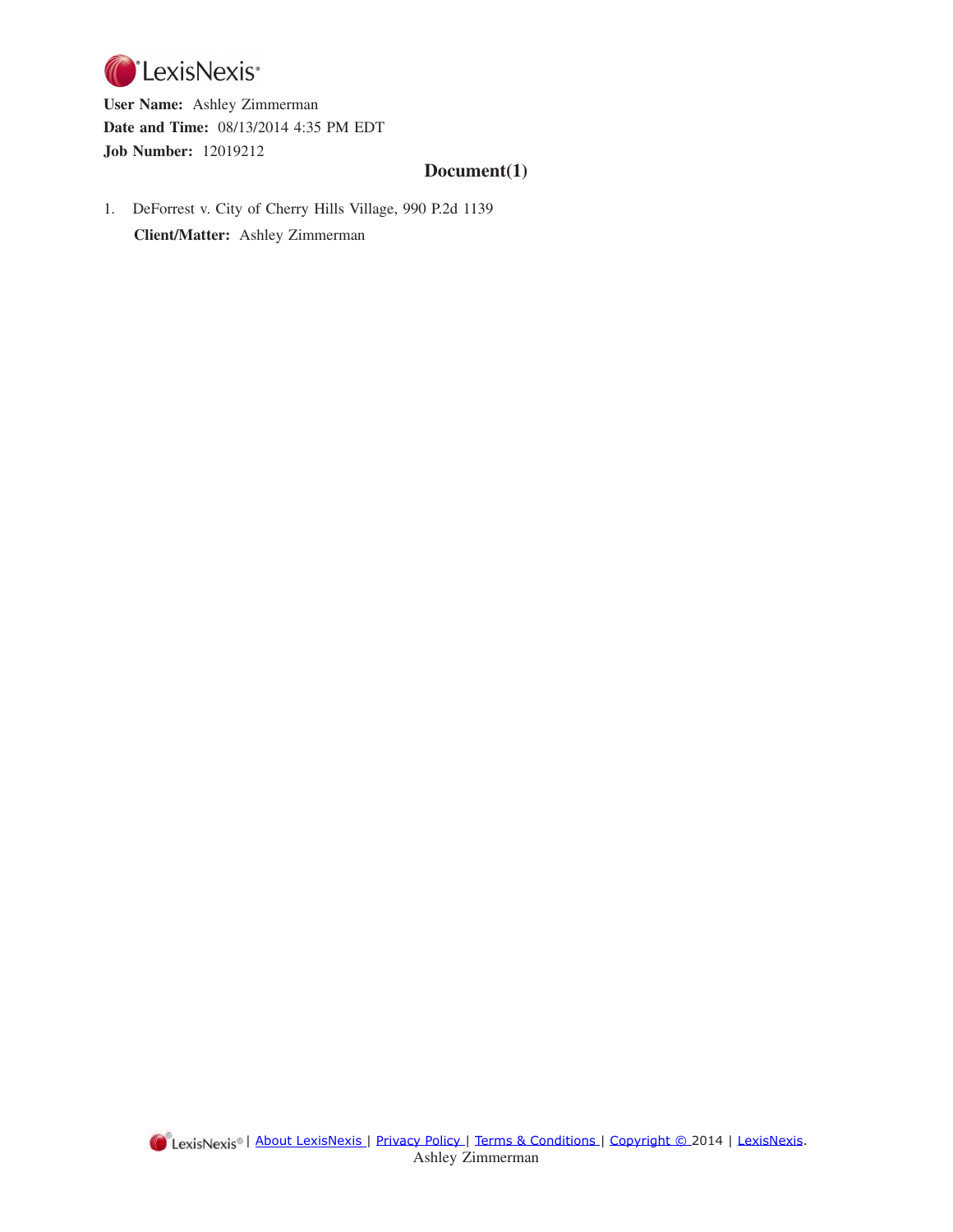# **DeForrest v. City of Cherry Hills Village**

Court of Appeals of Colorado, Division Five July 22, 1999, Decided No. 98CA0347

**Reporter:** 990 P.2d 1139; 1999 Colo. App. LEXIS 201; 1999 Colo. J. C.A.R. 4460

William DeForrest, individually and as executor and/or personal representative of the Estate of Julie DeForrest, Plaintiff-Appellee, v. City of Cherry Hills Village, City of Greenwood Village, and Officer Glenn Bailey, Jr., Defendants-Appellants.

**Subsequent History:** Certiorari Petition Denied January 18, 2000. Released for Publication January 19, 2000.

**Prior History:**  $[**1]$  Appeal from the District Court of Arapahoe County. Honorable John P. Leopold, Judge. No. 96CV1109.

**Disposition:** ORDER AFFIRMED.

## **Core Terms**

immunity, waived, traffic, motion to dismiss, trial court, displayed, sovereign immunity, signals, intersection, temporary stop, issues, dangerous condition, summary judgment, traffic light, entity's, highway, street, signs, traffic control signal, law of the case doctrine, evidentiary hearing, stop sign, discovery, summary judgment motion, governmental immunity, traffic signal, jurisdictional, defendants'

## **Case Summary**

## **Procedural Posture**

Defendants, two cities and a police officer, appealed the denial of their motion to dismiss plaintiff's claims against them by the District Court of Arapahoe County (Colorado). Defendants asserted immunity under the Colorado Governmental Immunity Act, *[Colo. Rev. Stat. §](http://advance.lexis.com/api/document/collection/statutes-legislation/id/597D-F000-01JM-N258-00000-00?context=1000516) [24-10-101 et seq.](http://advance.lexis.com/api/document/collection/statutes-legislation/id/597D-F000-01JM-N258-00000-00?context=1000516)*

## **Overview**

Plaintiff, as executor and personal representative of decedent, brought suit against defendants, two cities and a police officer, after decedent was killed in a traffic accident. Plaintiff alleged that the stop signs and traffic signals at the intersection resulted in the display of conflicting directions, causing the accident, and that the defendants had waived their immunity under *Colo. Rev.* *Stat. § 24-10-106(1)(d)*. Defendants filed a motion to dismiss on the basis that its immunity had not been waived, which the trial court denied. Subsequently, motions for summary judgment filed by individual defendants were also denied. On appeal, the court held that the trial court should not have applied the law of the case doctrine in resolving the motions because the underlying factual and legal issues were different as to each defendant. After considering whether each defendant had waived its immunity under the Colorado Governmental Immunity Act, *[Colo. Rev. Stat. § 24-10-101 et seq.](http://advance.lexis.com/api/document/collection/statutes-legislation/id/597D-F000-01JM-N258-00000-00?context=1000516)*, however, the court affirmed the denial of the motions to dismiss and for summary judgment because each defendant had contributed to the dangerous condition that caused the accident.

## **Outcome**

The court affirmed the trial court's denial of defendants' motion to dismiss and individual defendant's motions for summary judgment because defendants had waived their governmental immunity.

## **LexisNexis® Headnotes**

Civil Procedure > ... > Responses > Defenses, Demurrers & Objections > Motions to Dismiss

Civil Procedure > Appeals > Dismissal of Appeals > General Overview

Governments > Local Governments > Claims By & Against

*HN1* An appeal from an order denying a motion to dismiss based on sovereign immunity is permissive, not mandatory.

Civil Procedure > Appeals > Summary Judgment Review > General Overview

Civil Procedure > ... > Summary Judgment > Hearings > General Overview

Civil Procedure > Appeals > Appellate Jurisdiction > Interlocutory Orders

*HN2* Even when there is no evidentiary hearing, an interlocutory appeal should be permitted in a case brought under the Colorado Governmental Immunity Act, *[Colo.](http://advance.lexis.com/api/document/collection/statutes-legislation/id/597D-F000-01JM-N258-00000-00?context=1000516) [Rev. Stat. § 24-10-101 et seq.](http://advance.lexis.com/api/document/collection/statutes-legislation/id/597D-F000-01JM-N258-00000-00?context=1000516)*, after a renewed motion for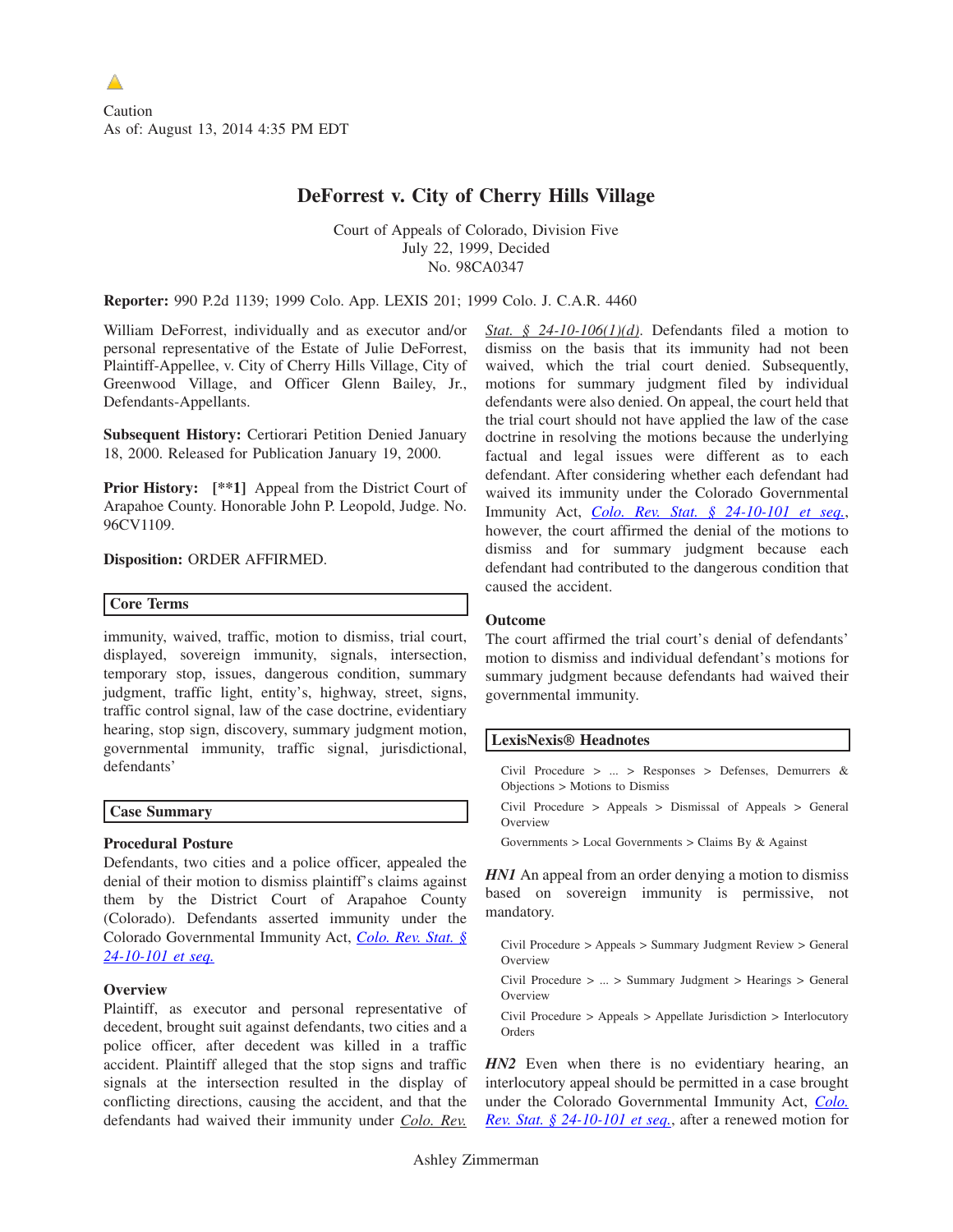summary judgment is filed after the completion of discovery concerning jurisdictional issues. Factual development of the case through discovery in the course of trial preparation may aid a more informed jurisdictional determination at a later stage of pre-trial proceedings.

Civil Procedure > Judgments > Preclusion of Judgments > Law of the Case

*HN3* The doctrine of the law of the case is a discretionary rule of practice which directs that prior relevant rulings made in the same case generally are to be followed. It applies to decisions of law, rather than to the resolution of factual questions, and discourages reconsideration only of the ruling itself, not of a court's preliminary opinion on questions of fact or law related to the ruling.

Civil Procedure > ... > Jurisdiction > Subject Matter Jurisdiction > General Overview

Civil Procedure > ... > Subject Matter Jurisdiction > Jurisdiction Over Actions > General Overview

Governments > Local Governments > Claims By & Against

*HN4* Sovereign immunity involves an issue of subject matter jurisdiction.

Civil Procedure > ... > Responses > Defenses, Demurrers & Objections > Waiver & Preservation of Defenses

Governments > Local Governments > Claims By & Against

*HN5 Colo. Rev. Stat. § 24-10-106(1)(d)(I)* provides that a public entity's immunity from suit is waived in an action for injuries resulting from a dangerous condition of a public highway, road, or street which physically interferes with the movement of traffic on the paved portion of such highway, road, or street.

Civil Procedure > ... > Responses > Defenses, Demurrers & Objections > Waiver & Preservation of Defenses

*HN6* See *[Colo. Rev. Stat. § 24-10-103\(1\)](http://advance.lexis.com/api/document/collection/statutes-legislation/id/597D-F000-01JM-N25B-00000-00?context=1000516)*.

Civil Procedure > ... > Responses > Defenses, Demurrers & Objections > Waiver & Preservation of Defenses

Governments > Local Governments > Claims By & Against

*HN7* The phrase "physically interferes with the movement of traffic″ is defined in *Colo. Rev. Stat. § 24-10-106(1)(d)(I)* as not including traffic signs, signals, or markings or the lack thereof. However, sovereign immunity is waived under *Colo. Rev. Stat. § 24-10-106(1)(d)(II)* when the dangerous condition results from the public entity's failure to repair a traffic control signal on which conflicting directions are displayed.

Civil Procedure > ... > Responses > Defenses, Demurrers & Objections > Waiver & Preservation of Defenses

Governments > Local Governments > Employees & Officials

*HN8 [Colo. Rev. Stat. § 24-10-118\(2\)](http://advance.lexis.com/api/document/collection/statutes-legislation/id/597D-F000-01JM-N262-00000-00?context=1000516)* provides, in pertinent part, that a public employee does not have immunity in an action for injuries resulting from the conditions specified in *Colo. Rev. Stat. § 24-10-106(1)*.

**Counsel:** Reinhart, Boerner, Van Deuren, Norris & Rieselbach, P.C., Otto K. Hilbert, II, Megan P. Rundlet, Denver, Colorado, for Plaintiff-Appellee.

Halaby Cross & Schluter, Theodore S. Halaby, Leslie L. Schluter, Denver, Colorado, for Defendants-Appellants.

Ankele, Icenogle, Norton & Seter, P.C., Erin M. Smith, Greenwood Village, Colorado, co-counsel for Defendant-Appellant City of Cherry Hills Village.

**Judges:** Opinion by JUDGE TAUBMAN. Roy and Pierce \* , JJ., concur.

#### **Opinion by:** TAUBMAN

#### **Opinion**

**[\*1140]** Defendants, the City of Cherry Hills Village, City of Greenwood Village, and Glenn **[\*1141]** Bailey, Jr., a police officer for Cherry Hills Village, appeal a trial court's denial of their motion to dismiss the claims brought against them by plaintiff, William DeForrest, individually, and as executor and personal representative of the Estate of Julie DeForrest. **[\*\*2]** We affirm.

On October 6, 1995, the deceased was involved in a traffic accident at the intersection of Belleview and South Holly Street. Belleview is an east-west state highway which forms the border between Cherry Hills Village and Greenwood Village, and Holly is a north-south street that traverses both towns.

Prior to the accident, a power failure had rendered the traffic signals at the intersection inoperable. In response, employees from the Greenwood Village Public Works placed six portable stop signs at the intersection to control traffic. Subsequently, Officer Bailey went to the intersection and found that the signal lights were functioning normally. He then proceeded to remove the portable stop signs starting with two signs controlling the westbound traffic on Belleview. He then removed the single sign controlling southbound traffic on South Holly Street. Before he could remove the remaining signs, a vehicle travelling northbound on South Holly Street entered the intersection and collided with the deceased, who was travelling westbound on Belleview.

\* Sitting by assignment of the Chief Justice under provisions of the Colo. Const. art. VI, Sec. 5(3), and 24-51-1105, C.R.S. 1998.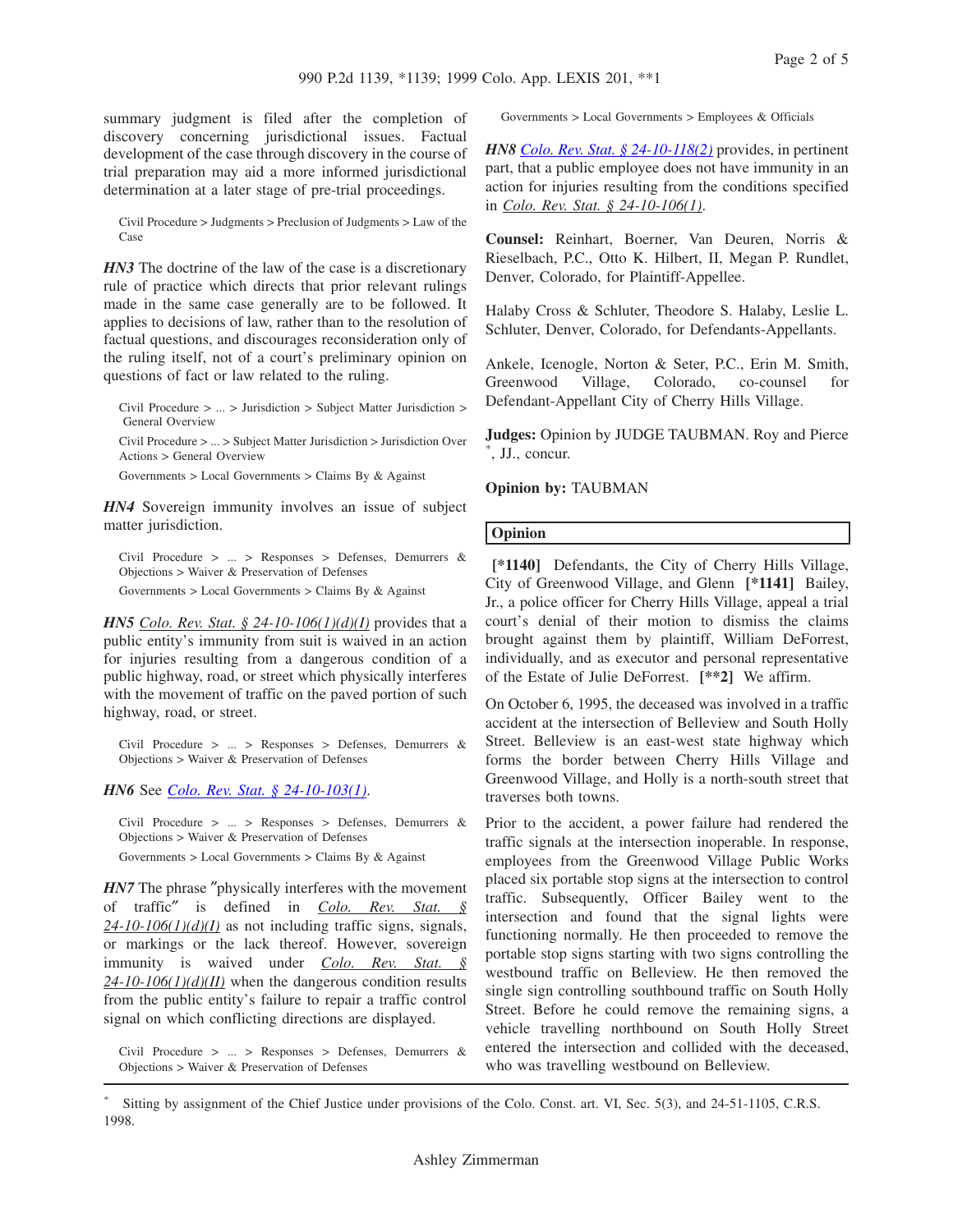Page 3 of 5

As she had approached the intersection, the driver of the northbound vehicle had encountered both a red traffic light and a temporary **[\*\*3]** stop sign at the intersection. After stopping, the driver entered the intersection, and her car collided with the deceased's vehicle. The deceased had a green light and no temporary stop sign as she proceeded through the intersection.

As a result of this accident, plaintiff brought this action against defendants, the State of Colorado, and the manufacturer of her car. As pertinent here, plaintiff alleged that together the stop signs and signal lights resulted in the display of conflicting directions such that the public entity defendants' immunity had been waived under *24-10-106(1)(d), C.R.S. 1998*, of the Colorado Governmental Immunity Act (GIA), 24-10-101, et seq., C.R.S. 1998.

The State of Colorado then moved to dismiss plaintiff's complaint against it on the basis that its immunity under the GIA had not been waived. After an evidentiary hearing on the State's motion, the court by bench ruling found that plaintiff had established through the testimony of its expert that the State's immunity had been waived based on its failure to establish procedures applicable to state highways for local governments to maintain traffic signals when there was a power outage. Accordingly, the court **[\*\*4]** denied the State's motion to dismiss. In a subsequent written order, the court confirmed that decision.

In January 1997, Greenwood Village filed a motion for summary judgment asserting that it had sovereign immunity under the GIA. The trial court, through a different judge, denied Greenwood Village's motion. The court found that Greenwood Village had appeared at the evidentiary hearing on the State's motion and that it had had a full and fair opportunity to present evidence and argue the sovereign immunity issue. The court further found that the legal determination made by the prior judge was well-founded and that it was applicable to Greenwood Village. Citing the law of the case doctrine, the court applied that ruling to Greenwood Village and denied its motion to dismiss.

Approximately one year later, after conducting extended discovery, Greenwood Village renewed its motion for summary judgment, again seeking dismissal on the basis of sovereign immunity. Greenwood Village argued that the trial court had misapplied the doctrine of the law of the case in ruling on its prior motion for summary judgment. It noted that the factual basis for the waiver of sovereign immunity asserted by **[\*\*5]** it was different from that asserted by the State. In addition, both Cherry Hills Village and Officer Bailey filed motions for summary judgment **[\*1142]** arguing that their sovereign immunity under the GIA had not been waived.

In ruling on Greenwood Village's motion, the trial court noted that, because it had found that the law of the case doctrine was applicable to Greenwood Village's prior motion to dismiss, it would not revisit that issue with regard to its present motion. As to Cherry Hills Village, the court again found that its ruling on the State's motion to dismiss constituted the law of the case, and thus, it denied Cherry Hills Village's motion.

The court then found that the issues surrounding whether Officer Bailey was immune under the GIA were closer. Nevertheless, the court determined that factual issues were present with regard to whether he had created a dangerous condition. Accordingly, it also denied his motion to dismiss. Defendants then jointly brought this appeal.

## I. Timeliness of Appeal

Initially, we reject plaintiff's contention that Greenwood Village's appeal from its subsequent motion seeking dismissal based on sovereign immunity is untimely.

In *[Walton v. State, 968 P.2d 636 \(Colo. 1998\)](http://advance.lexis.com/api/document/collection/cases/id/3V5H-SR20-0039-42HG-00000-00?context=1000516)*, **[\*\*6]** the supreme court determined that *HN1* an appeal from an order denying a motion to dismiss based on sovereign immunity is permissive, not mandatory. Thus, the court concluded that it had jurisdiction over a timely appeal from a second motion to dismiss under the GIA.

As Greenwood Village properly notes, both in Walton and here, there were two pretrial motions (to dismiss or for summary judgment) on the GIA issues, and in Walton, the court held that it could consider the second motion.

Here, plaintiff contends that, because the Walton court allowed an interlocutory appeal of the order ruling on the second motion to dismiss after an evidentiary hearing, whereas here there was no evidentiary hearing, that case is distinguishable. Nevertheless, here there was a renewed summary judgment motion filed by Greenwood Village after the completion of discovery. That motion contained additional information relating to the jurisdictional issues which had not been presented in the original summary judgment filed by Greenwood Village.

Based upon Walton, we conclude that, *HN2* even when there is no evidentiary hearing, an interlocutory appeal should be permitted in a GIA case after a renewed motion for summary **[\*\*7]** judgment is filed after the completion of discovery concerning jurisdictional issues. As the Walton court stated: ″Factual development of the case through discovery in the course of trial preparation may aid a more informed jurisdictional determination at a later stage of pre-trial proceedings.″ *[Walton v. State, supra, 968](http://advance.lexis.com/api/document/collection/cases/id/3V5H-SR20-0039-42HG-00000-00?context=1000516) [P.2d at 641](http://advance.lexis.com/api/document/collection/cases/id/3V5H-SR20-0039-42HG-00000-00?context=1000516)*.

Accordingly, we conclude that we have jurisdiction to consider Greenwood Village's appeal from the February 1998 order.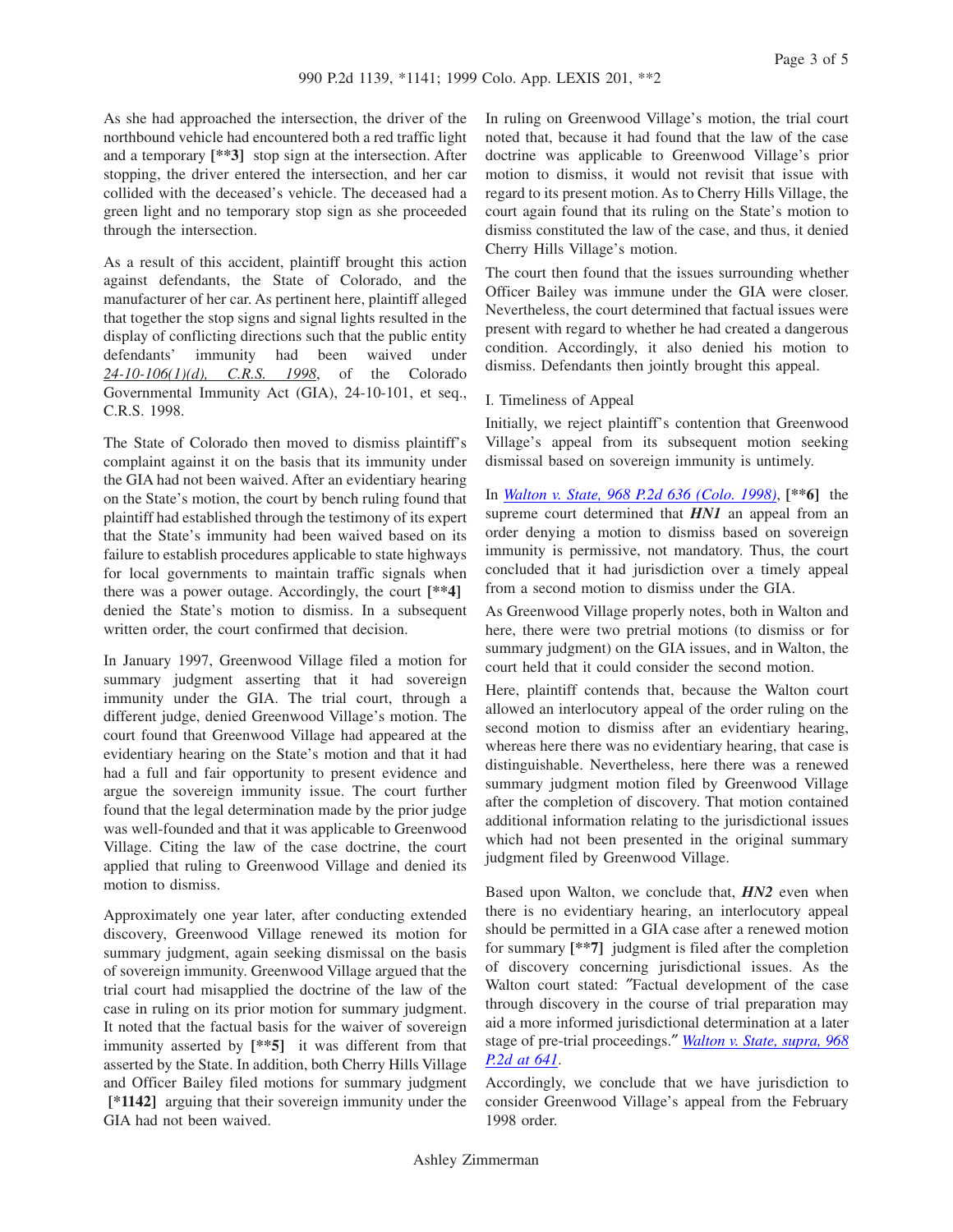## II. Immunity Under GIA

Greenwood Village and Cherry Hills Village both contend that the trial court erred in determining that the order regarding the State's motion to dismiss constituted the law of the case as to their motions. All defendants then argue that the trial court erred in determining that their immunity was waived under the GIA. Although we agree that the trial court incorrectly applied the law of the case doctrine, we nevertheless conclude that the court did not err in denying defendants' motions to dismiss.

#### A. Law of the Case

*HN3* The doctrine of the law of the case is a discretionary rule of practice which directs that prior relevant rulings made in the same case generally are to be followed. It applies **[\*\*8]** to decisions of law, rather than to the resolution of factual questions, and discourages reconsideration only of the ruling itself, not of a court's preliminary opinion on questions of fact or law related to the ruling. *[Governor's Ranch Professional Center, Ltd. v.](http://advance.lexis.com/api/document/collection/cases/id/3RX4-3160-003D-90H9-00000-00?context=1000516) [Mercy of Colorado, Inc., 793 P.2d 648 \(Colo. App. 1990\)](http://advance.lexis.com/api/document/collection/cases/id/3RX4-3160-003D-90H9-00000-00?context=1000516)*.

**[\*1143]** Here, the record reflects that defendants, although represented by counsel at the hearing on the State's motion to dismiss, did not participate in that hearing. In addition, determination of whether defendants' immunity had been waived under the GIA involved resolution of the differing grounds upon which plaintiff sought to impose liability on defendants. Thus, although the trial court appropriately could have given preclusive effect to its order on a subsequent motion to dismiss by the State, because the underlying factual and legal issues are different as to each defendant, we conclude that it was inappropriate for the court to apply the law of the case doctrine in resolving their respective motions.

However, *HN4* sovereign immunity involves an issue of subject matter jurisdiction. See *[Fogg v. Macaluso, 892](http://advance.lexis.com/api/document/collection/cases/id/3RX4-02S0-003D-92XF-00000-00?context=1000516) [P.2d 271 \(Colo. 1995\)](http://advance.lexis.com/api/document/collection/cases/id/3RX4-02S0-003D-92XF-00000-00?context=1000516)*. Thus, since **[\*\*9]** all of the relevant evidence has been presented and the pertinent facts are not disputed, we may determine whether the trial court properly found that defendants' immunity had been waived under the GIA. See *[Johnson v. Regional](http://advance.lexis.com/api/document/collection/cases/id/3RX4-2CK0-003D-9338-00000-00?context=1000516) [Transportation District, 916 P.2d 619 \(Colo. App. 1995\)](http://advance.lexis.com/api/document/collection/cases/id/3RX4-2CK0-003D-9338-00000-00?context=1000516)*.

## B. Waiver of Immunity under  $24-10-106(1)(d)(II)$

*HN5 Section 24-10-106(1)(d)(I), C.R.S. 1998*, provides that a public entity's immunity from suit is waived in an action for injuries resulting from a ″dangerous condition of a public highway, road, or street which physically interferes with the movement of traffic on the paved portion″ of such highway, road, or street. *HN6* The term ″dangerous condition″ is defined in the GIA, in pertinent part, as follows:

[A] physical condition of a facility or the use thereof which constitutes an unreasonable risk to the health or safety of the public, which is known to exist or which in the exercise of reasonable care should have been known to exist and which condition is proximately caused by the negligent act or omission of the public entity in constructing or maintaining such facility. Maintenance does not include any duty to upgrade, modernize, modify, or **[\*\*10]** improve the design or construction of a facility. . . . A dangerous condition shall not exist solely because the design of any facility is inadequate. . . . *[Section](http://advance.lexis.com/api/document/collection/statutes-legislation/id/597D-F000-01JM-N25B-00000-00?context=1000516) [24-10-103\(1\), C.R.S. 1998](http://advance.lexis.com/api/document/collection/statutes-legislation/id/597D-F000-01JM-N25B-00000-00?context=1000516)*.

*HN7* The phrase "physically interferes with the movement of traffic" is defined in 24-10-106(1)(d)(I) as not including ″traffic signs, signals, or markings or the lack thereof . . . .″ However, sovereign immunity is waived under *24-10-106(1)(d)(II), C.R.S. 1998*, when the dangerous condition results from the public entity's failure ″to repair a traffic control signal on which conflicting directions are displayed . . . .″ (emphasis added)

The phrase ″conflicting directions″ is not defined in the GIA. However, in *[Lyons v. City of Aurora, 987 P.2d 900,](http://advance.lexis.com/api/document/collection/cases/id/3W5B-0520-0039-4547-00000-00?context=1000516) [903, 1999 Colo. App. LEXIS 75 \(Colo. App. 1999\)](http://advance.lexis.com/api/document/collection/cases/id/3W5B-0520-0039-4547-00000-00?context=1000516)*, a division of this court recently noted that the term ″conflicting″ is commonly defined as ″being in conflict, collision, opposition.″ The court also noted that the common meaning of the term ″conflict″ is ″to show variance, incompatibility, irreconcilability, or opposition.″ *[Lyons v. City of Aurora, supra, 987 P.2d at 903](http://advance.lexis.com/api/document/collection/cases/id/3W5B-0520-0039-4547-00000-00?context=1000516)*.

i. Greenwood Village

Greenwood Village contends that its immunity was not waived under **[\*\*11]** 24-10-106(1)(d)(II), because it did not fail to repair a traffic control signal on which conflicting directions were displayed. Greenwood Village argues that its only involvement was the placement of temporary stop signs when the traffic lights were not operational. Thus, it asserts that at the time it placed the signs, no conflicting directions were displayed.

Greenwood Village further argues that conflicting directions were not displayed at the time of the accident. It contends that a conflict between a temporary stop sign and a traffic light does not constitute ″a traffic control signal on which conflicting directions are displayed″ for purposes of 24-10-106(1)(d)(I). (emphasis added)

**[\*1144]** The term ″traffic control signal″ is not defined in the GIA. Greenwood Village, however, relying on the definition of ″highway traffic signal″ in the Manual on Uniform Traffic Control Devices, argues that the phrase refers only to power-operated traffic control devices. Thus, it claims that sovereign immunity is waived under